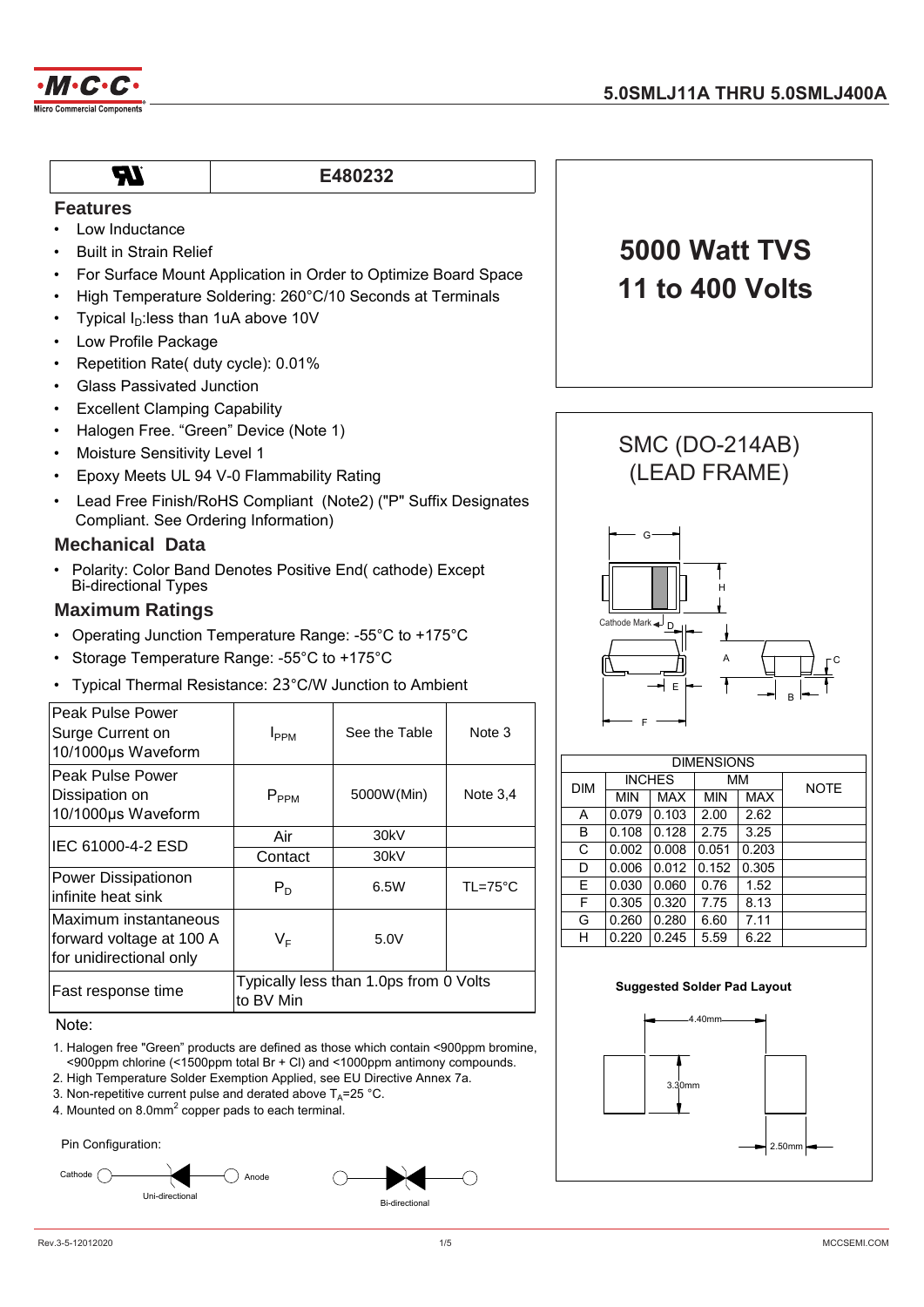



| <b>MCC</b><br>Part Number | Reverse<br>Stand-Off<br>Voltage |      | Breakdown Voltage<br>$V_{BR}(V)$ | Test<br>Current | Max.<br><b>Clamping Voltage</b><br>$@I_{PP}$ | Peak<br>Pulse<br>Current | Reverse<br>Leakage<br>Current@V <sub>RWM</sub> | Marking<br>Code |
|---------------------------|---------------------------------|------|----------------------------------|-----------------|----------------------------------------------|--------------------------|------------------------------------------------|-----------------|
| Uni-directional           | $V_{RWM}(V)$                    | Min  | Max                              | $I_T(mA)$       | $V_C(V)$                                     | $I_{PP}(A)$              | $I_D(\mu A)$                                   |                 |
| 5.0SMLJ11A                | 11                              | 12.2 | 13.5                             | 10              | 18.2                                         | 275                      | 800                                            | 5PEN            |
| 5.0SMLJ12A                | 12                              | 13.3 | 14.7                             | 10              | 19.9                                         | 252                      | 800                                            | 5PEP            |
| 5.0SMLJ13A                | 13                              | 14.4 | 15.9                             | 10              | 21.5                                         | 233                      | 500                                            | 5PEQ            |
| 5.0SMLJ14A                | 14                              | 15.6 | 17.2                             | 10              | 23.2                                         | 216                      | 200                                            | 5PER            |
| 5.0SMLJ15A                | 15                              | 16.7 | 18.5                             | 1               | 24.4                                         | 205                      | 100                                            | 5PES            |
| 5.0SMLJ16A                | 16                              | 17.8 | 19.7                             | 1               | 26                                           | 193                      | 50                                             | 5PET            |
| 5.0SMLJ17A                | 17                              | 18.9 | 20.9                             | 1               | 27.6                                         | 181                      | 20                                             | 5PEU            |
| 5.0SMLJ18A                | 18                              | 20   | 22.1                             | 1               | 29.2                                         | 172                      | 10                                             | 5PEV            |
| 5.0SMLJ20A                | 20                              | 22.2 | 24.5                             | 1               | 32.4                                         | 155                      | 5                                              | 5PEW            |
| 5.0SMLJ22A                | 22                              | 24.4 | 26.9                             | 1               | 35.5                                         | 141                      | 5                                              | 5PEX            |
| 5.0SMLJ24A                | 24                              | 26.7 | 29.5                             | 1               | 38.9                                         | 129                      | 5                                              | 5PEZ            |
| 5.0SMLJ26A                | 26                              | 28.9 | 31.9                             | 1               | 42.1                                         | 119                      | 5                                              | 5PFE            |
| 5.0SMLJ28A                | 28                              | 31.1 | 34.4                             | 1               | 45.4                                         | 110                      | 5                                              | 5PFG            |
| 5.0SMLJ30A                | 30                              | 33.3 | 36.8                             | 1               | 48.4                                         | 103                      | 5                                              | 5PFK            |
| 5.0SMLJ33A                | 33                              | 36.7 | 40.6                             | 1               | 53.3                                         | 93.9                     | 5                                              | 5PFM            |
| 5.0SMLJ36A                | 36                              | 40   | 44.2                             | 1               | 58.1                                         | 86.1                     | 5                                              | 5PFP            |
| 5.0SMLJ40A                | 40                              | 44.4 | 49.1                             | 1               | 64.5                                         | 77.6                     | 5                                              | 5PFR            |
| 5.0SMLJ43A                | 43                              | 47.8 | 52.8                             | 1               | 69.4                                         | 72.1                     | 5                                              | 5PFT            |
| 5.0SMLJ45A                | 45                              | 50   | 55.3                             | 1               | 72.7                                         | 68.8                     | 5                                              | 5PFV            |
| 5.0SMLJ48A                | 48                              | 53.3 | 58.9                             | 1               | 77.4                                         | 64.7                     | 5                                              | 5PFX            |
| 5.0SMLJ51A                | 51                              | 56.7 | 62.7                             | 1               | 82.4                                         | 60.7                     | 5                                              | 5PFZ            |
| 5.0SMLJ54A                | 54                              | 60   | 66.3                             | 1               | 87.1                                         | 57.5                     | 5                                              | 5RGE            |
| 5.0SMLJ58A                | 58                              | 64.4 | 71.2                             | 1               | 93.6                                         | 53.5                     | 5                                              | 5PGG            |
| 5.0SMLJ60A                | 60                              | 66.7 | 73.7                             | 1               | 96.8                                         | 51.7                     | 5                                              | 5PGK            |
| 5.0SMLJ64A                | 64                              | 71.1 | 78.6                             | $\mathbf{1}$    | 103                                          | 48.6                     | 5                                              | 5PGM            |
| 5.0SMLJ70A                | 70                              | 77.8 | 86                               | 1               | 113                                          | 44.3                     | 5                                              | 5PGP            |
| 5.0SMLJ75A                | 75                              | 83.3 | 92.1                             | 1               | 121                                          | 41.4                     | 5                                              | 5PGR            |
| 5.0SMLJ78A                | 78                              | 86.7 | 95.8                             | 1               | 126                                          | 39.7                     | 5                                              | 5PGT            |
| 5.0SMLJ85A                | 85                              | 94.4 | 104                              | $\mathbf{1}$    | 137                                          | 36.5                     | 5                                              | 5PGV            |
| 5.0SMLJ90A                | 90                              | 100  | 111                              | 1               | 146                                          | 34.3                     | 5                                              | 5PGX            |
| 5.0SMLJ100A               | 100                             | 111  | 123                              | 1               | 162                                          | 30.9                     | $5\phantom{.0}$                                | 5PGZ            |
| 5.0SMLJ110A               | 110                             | 122  | 135                              | 1               | 177                                          | 28.3                     | 5                                              | 5PHE            |
| 5.0SMLJ120A               | 120                             | 133  | 147                              | 1               | 193                                          | 26                       | $5\phantom{.0}$                                | 5PHG            |
| 5.0SMLJ130A               | 130                             | 144  | 159                              | 1               | 209                                          | 24                       | $5\phantom{.0}$                                | 5PHK            |
| 5.0SMLJ150A               | 150                             | 167  | 185                              | 1               | 243                                          | 20.6                     | $\mathbf 5$                                    | 5PHM            |
| 5.0SMLJ160A               | 160                             | 178  | 197                              | 1               | 259                                          | 19.3                     | 5                                              | 5PHP            |
| 5.0SMLJ170A               | 170                             | 189  | 209                              | 1               | 275                                          | 18.2                     | 5                                              | 5PHR            |
| 5.0SMLJ180A               | 180                             | 200  | 220                              | 1               | 292                                          | 17.1                     | 5                                              | 5PHT            |
| 5.0SMLJ190A               | 190                             | 211  | 258                              | 1               | 308                                          | 16.2                     | 5                                              | 5PHV            |
| 5.0SMLJ200A               | 200                             | 224  | 247                              | 1               | 324                                          | 15.4                     | 5                                              | 5PHW            |
| 5.0SMLJ220A               | 220                             | 246  | 272                              | 1               | 356                                          | 14.0                     | $\mathbf 5$                                    | 5PHX            |
| 5.0SMLJ250A               | 250                             | 279  | 309                              | 1               | 405                                          | 12.3                     | $\mathbf 5$                                    | 5PHZ            |
| 5.0SMLJ300A               | 300                             | 335  | 371                              | 1               | 486                                          | 10.3                     | $5\phantom{.0}$                                | 5PJE            |
| 5.0SMLJ350A               | 350                             | 391  | 432                              | 1               | 567                                          | 8.8                      | 5                                              | 5PJG            |
| 5.0SMLJ400A               | 400                             | 447  | 494                              | $\mathbf 1$     | 648                                          | 7.7                      | 5                                              | 5PJK            |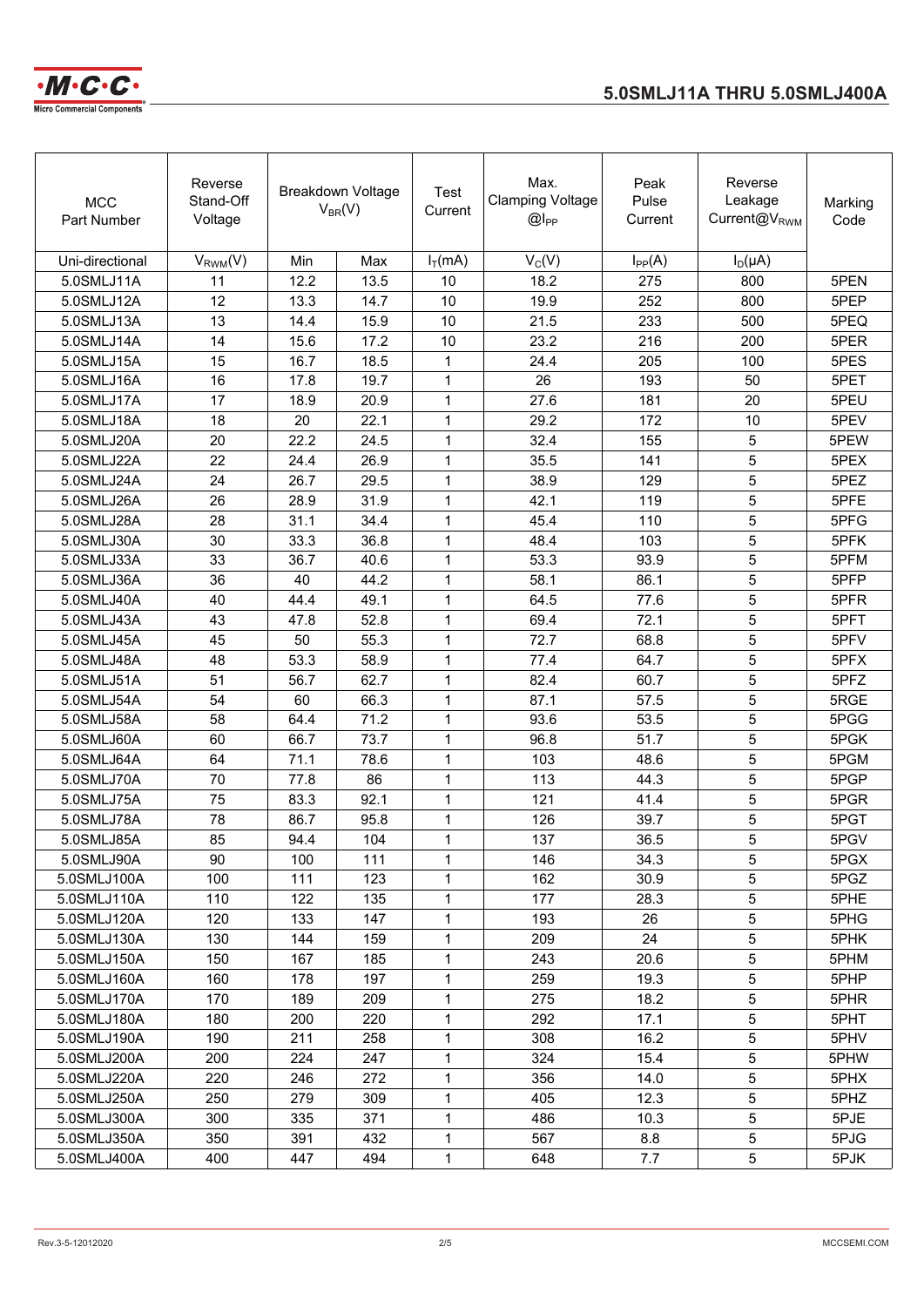

# **5.0SMLJ11A THRU 5.0SMLJ400A**

| <b>MCC</b><br>Part Number | Reverse<br>Stand-Off<br>Voltage |      | Breakdown Voltage<br>$V_{BR}(V)$ | Test<br>Current | Max.<br><b>Clamping Voltage</b><br>$@I_{PP}$ | Peak<br>Pulse<br>Current | Reverse<br>Leakage<br>Current@V <sub>RWM</sub> | Marking<br>Code |
|---------------------------|---------------------------------|------|----------------------------------|-----------------|----------------------------------------------|--------------------------|------------------------------------------------|-----------------|
| <b>Bi-directional</b>     | $V_{RWM}(V)$                    | Min  | Max                              | $I_T(mA)$       | $V_C(V)$                                     | $I_{PP}(A)$              | $I_D(\mu A)$                                   |                 |
| 5.0SMLJ11CA               | 11                              | 12.2 | 13.5                             | 10              | 18.2                                         | 275                      | 800                                            | 5BEN            |
| 5.0SMLJ12CA               | 12                              | 13.3 | 14.7                             | 10              | 19.9                                         | 252                      | 800                                            | 5BEP            |
| 5.0SMLJ13CA               | 13                              | 14.4 | 15.9                             | 10              | 21.5                                         | 233                      | 500                                            | 5BEQ            |
| 5.0SMLJ14CA               | 14                              | 15.6 | 17.2                             | 10              | 23.2                                         | 216                      | 200                                            | 5BER            |
| 5.0SMLJ15CA               | 15                              | 16.7 | 18.5                             | 1               | 24.4                                         | 205                      | 100                                            | 5BES            |
| 5.0SMLJ16CA               | 16                              | 17.8 | 19.7                             | $\mathbf{1}$    | 26                                           | 193                      | 50                                             | 5BET            |
| 5.0SMLJ17CA               | 17                              | 18.9 | 20.9                             | $\mathbf{1}$    | 27.6                                         | 181                      | 20                                             | 5BEU            |
| 5.0SMLJ18CA               | 18                              | 20   | 22.1                             | $\mathbf{1}$    | 29.2                                         | 172                      | 10                                             | 5BEV            |
| 5.0SMLJ20CA               | 20                              | 22.2 | 24.5                             | 1               | 32.4                                         | 155                      | 5                                              | 5BEW            |
| 5.0SMLJ22CA               | 22                              | 24.4 | 26.9                             | 1               | 35.5                                         | 141                      | 5                                              | 5BEX            |
| 5.0SMLJ24CA               | 24                              | 26.7 | 29.5                             | 1               | 38.9                                         | 129                      | 5                                              | 5BEZ            |
| 5.0SMLJ26CA               | 26                              | 28.9 | 31.9                             | 1               | 42.1                                         | 119                      | 5                                              | 5BFE            |
| 5.0SMLJ28CA               | 28                              | 31.1 | 34.4                             | 1               | 45.4                                         | 110                      | 5                                              | 5BFG            |
| 5.0SMLJ30CA               | 30                              | 33.3 | 36.8                             | 1               | 48.4                                         | 103                      | 5                                              | 5BFK            |
| 5.0SMLJ33CA               | 33                              | 36.7 | 40.6                             | 1               | 53.3                                         | 93.9                     | 5                                              | 5BFM            |
| 5.0SMLJ36CA               | 36                              | 40   | 44.2                             | 1               | 58.1                                         | 86.1                     | 5                                              | 5BFP            |
| 5.0SMLJ40CA               | 40                              | 44.4 | 49.1                             | 1               | 64.5                                         | 77.6                     | 5                                              | 5BFR            |
| 5.0SMLJ43CA               | 43                              | 47.8 | 52.8                             | 1               | 69.4                                         | 72.1                     | 5                                              | 5BFT            |
| 5.0SMLJ45CA               | 45                              | 50   | 55.3                             | 1               | 72.7                                         | 68.8                     | 5                                              | 5BFV            |
| 5.0SMLJ48CA               | 48                              | 53.3 | 58.9                             | 1               | 77.4                                         | 64.7                     | 5                                              | 5BFX            |
| 5.0SMLJ51CA               | 51                              | 56.7 | 62.7                             | 1               | 82.4                                         | 60.7                     | 5                                              | 5BFZ            |
| 5.0SMLJ54CA               | 54                              | 60   | 66.3                             | 1               | 87.1                                         | 57.5                     | 5                                              | 5BGE            |
| 5.0SMLJ58CA               | 58                              | 64.4 | 71.2                             | 1               | 93.6                                         | 53.5                     | 5                                              | 5BGG            |
| 5.0SMLJ60CA               | 60                              | 66.7 | 73.7                             | 1               | 96.8                                         | 51.7                     | 5                                              | 5BGK            |
| 5.0SMLJ64CA               | 64                              | 71.1 | 78.6                             | 1               | 103                                          | 48.6                     | 5                                              | 5BGM            |
| 5.0SMLJ70CA               | 70                              | 77.8 | 86                               | 1               | 113                                          | 44.3                     | 5                                              | 5BGP            |
| 5.0SMLJ75CA               | 75                              | 83.3 | 92.1                             | 1               | 121                                          | 41.4                     | 5                                              | 5BGR            |
| 5.0SMLJ78CA               | 78                              | 86.7 | 95.8                             | 1               | 126                                          | 39.7                     | 5                                              | 5BGT            |
| 5.0SMLJ85CA               | 85                              | 94.4 | 104                              | 1               | 137                                          | 36.5                     | 5                                              | 5BGV            |
| 5.0SMLJ90CA               | 90                              | 100  | 111                              | 1               | 146                                          | 34.3                     | 5                                              | 5BGX            |
| 5.0SMLJ100CA              | 100                             | 111  | 123                              | 1               | 162                                          | 30.9                     | 5                                              | 5BGZ            |
| 5.0SMLJ110CA              | 110                             | 122  | 135                              | 1               | 177                                          | 28.3                     | 5                                              | 5BHE            |
| 5.0SMLJ120CA              | 120                             | 133  | 147                              | 1               | 193                                          | 26                       | 5                                              | 5BHG            |
| 5.0SMLJ130CA              | 130                             | 144  | 159                              | 1               | 209                                          | 24                       | 5                                              | 5BHK            |
| 5.0SMLJ150CA              | 150                             | 167  | 185                              | 1               | 243                                          | 20.6                     | 5                                              | 5BHM            |
| 5.0SMLJ160CA              | 160                             | 178  | 197                              | 1               | 259                                          | 19.3                     | 5                                              | 5BHP            |
| 5.0SMLJ170CA              | 170                             | 189  | 209                              | $\mathbf{1}$    | 275                                          | 18.2                     | 5                                              | 5BHR            |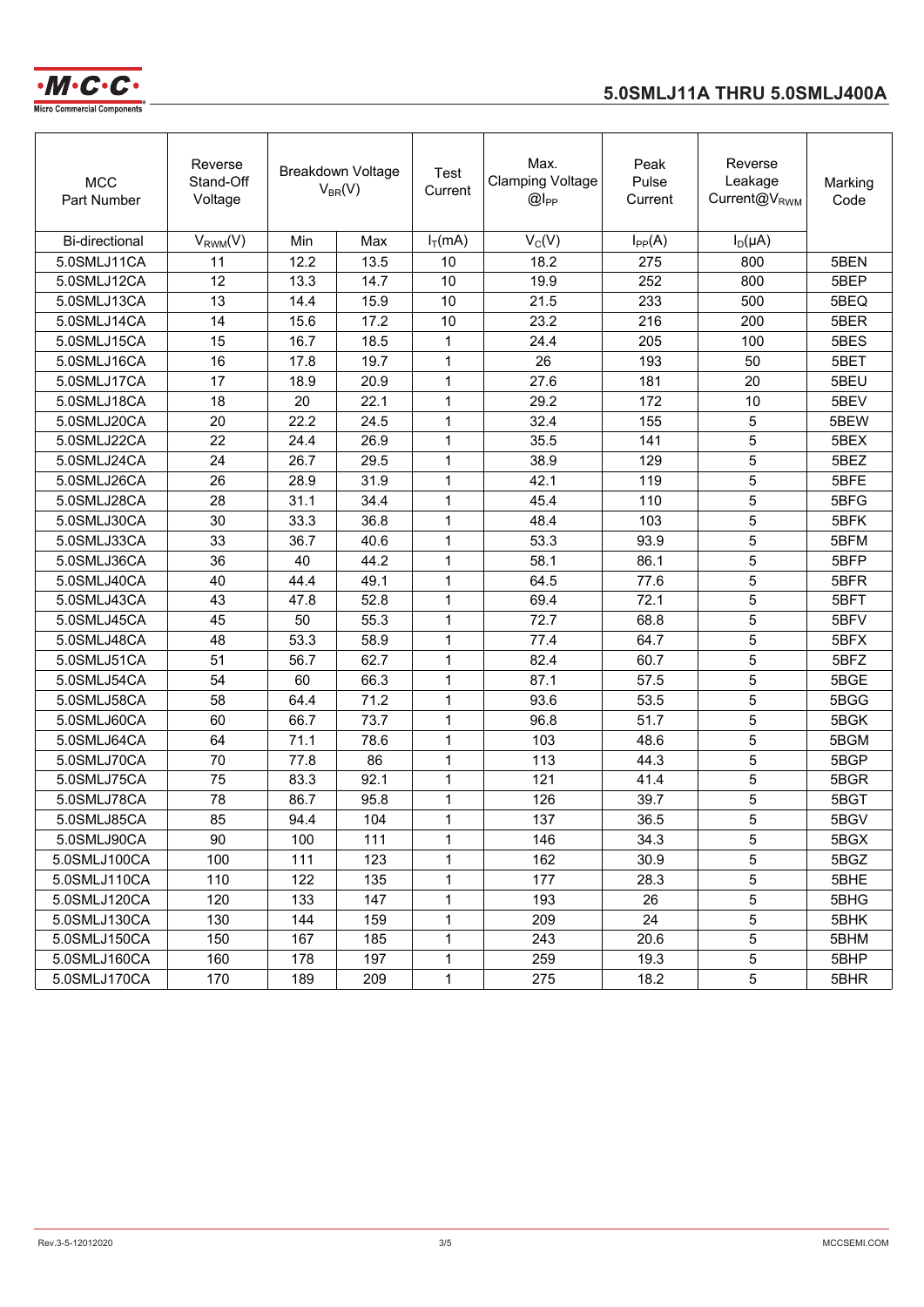

# **Curve Characteristics**



Fig. 2 - Typical Junction Capacitance 100000  $C_{J}$ - Junction Capacitance (pF)  $C_{1}$  - Junction Capacitance (pF)  $\Box$ 10000 Bi-directional V=0V  $\pm$  $\overrightarrow{1}$ Uni-directional V ╈╈╈╈╈ Uni-directional at VR  $11111$ 1000  $\mathbf{||}$ Bi-directional at VR 100 TJ = 25 **<sup>O</sup>** C  $f = 1.0$  MHz  $V$ sig = 50 mVp-p  $\mathbf{I}$  $10$ 10 100 1 10 100 1000 1000  $V_{BR}$  - Reverse Breakdown Voltage (V) Fig. 4 - Pulse Derating Curve 120 Peak Pulse Power (P<sub>PP</sub>) or Current (I<sub>PPM</sub>) Peak Pulse Power (P<sub>PP</sub>) or Current (I<sub>PPM</sub>) 100 Derating in Percentage (%) 80 60 40 20

0 25 50 75 100 125 150 175 200

T<sub>J</sub> - Initial Temperature (°C)

 $0\frac{L}{0}$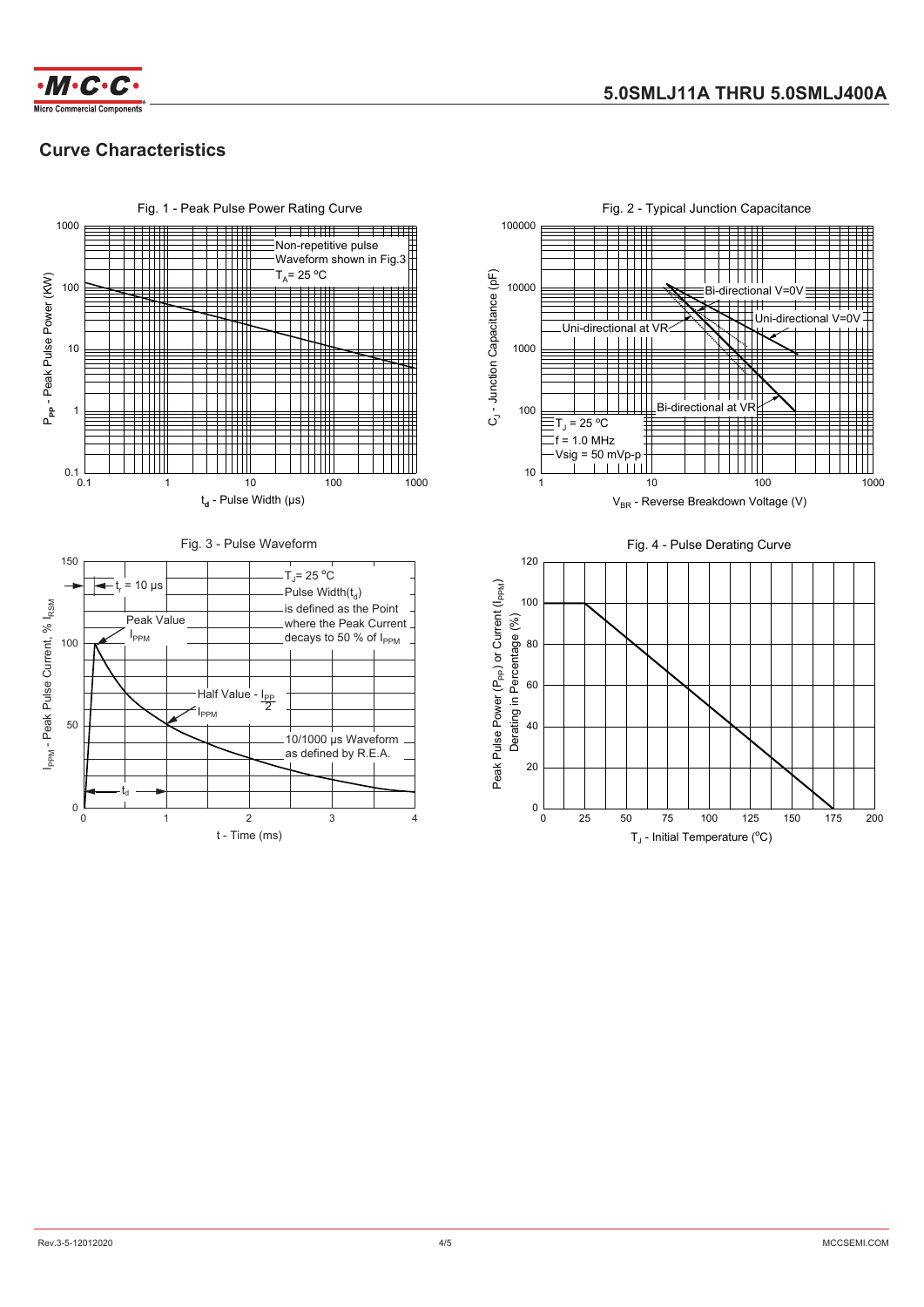

# **Ordering Information**

| <b>Device</b>  | <b>Packing</b>       |
|----------------|----------------------|
| Part Number-TP | Tape&Reel:3Kpcs/Reel |

## **\*\*\*IMPORTANT NOTICE\*\*\***

*Micro Commercial Components Corp*. reserves the right to make changes without further notice to any product herein to make corrections, modifications, enhancements, improvements, or other changes. Micro Commercial Components *Corp* , does not assume any liability arising out of the application or use of any product described herein; neither does it convey any license under its patent rights ,nor the rights of others. The user of products in such applications shall assume all risks of such use and will agree to hold *Micro Commercial Components Corp*, and all the companies whose products are represented on our website, harmless against all damages. Micro Commercial Components Corp. products are sold subject to the general terms and conditions of commercial sale, as published at

https://www.mccsemi.com/Home/TermsAndConditions.

## **\*\*\*LIFE SUPPORT\*\*\***

MCC's products are not authorized for use as critical components in life support devices or systems without the express written approval of Micro Commercial Components Corporation.

#### **\*\*\*CUSTOMER AWARENESS\*\*\***

Counterfeiting of semiconductor parts is a growing problem in the industry. Micro Commercial Components (MCC) is taking strong measures to protect ourselves and our customers from the proliferation of counterfeit parts. MCC strongly encourages customers to purchase MCC parts either directly from MCC or from Authorized MCC Distributors who are listed by country on our web page cited below. Products customers buy either from MCC directly or from Authorized MCC Distributors are genuine parts, have full traceability, meet MCC's quality standards for handling and storage. **MCC will not provide any warranty** coverage or other assistance for parts bought from Unauthorized Sources. MCC is committed to combat this global problem and encourage our customers to do their part in stopping this practice by buying direct or from authorized distributors.